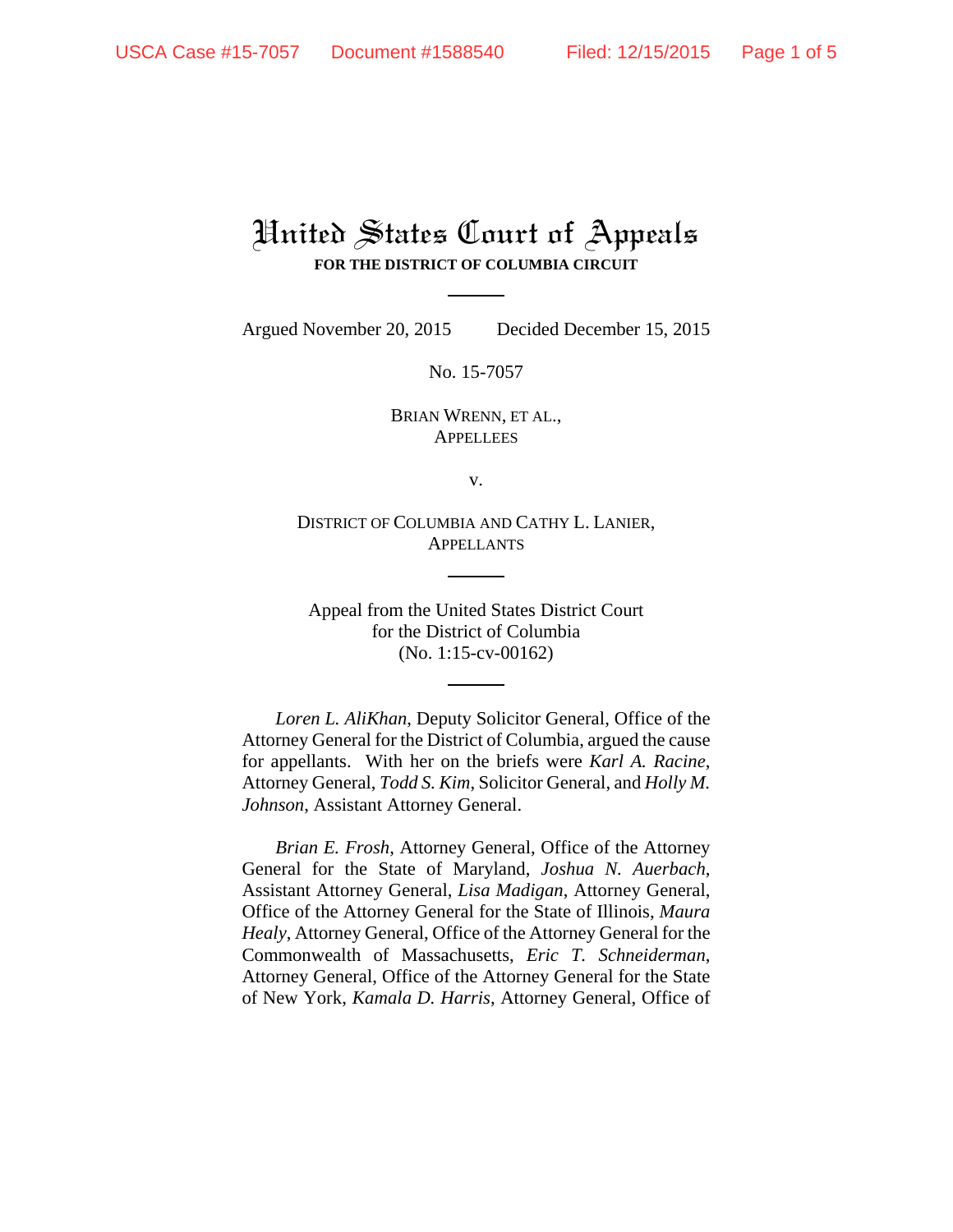the Attorney General for the State of California, *George Jepsen*, Attorney General, Office of the Attorney General for the State of Connecticut, and *Douglas S. Chin*, Attorney General, Office of the Attorney General for the State of Hawaii, were on the brief for *amici curiae* States of Maryland, et al. in support of appellants.

*Adam K. Levin* and *Jonathan Lowy* were on the brief for *amici curiae* Brady Center to Prevent Gun Violence, et al. in support of appellants.

*Paul R.Q. Wolfson*, *Francesco Valentini*, and *Walter A. Smith Jr.* were on the brief for *amici curiae* DC Appleseed Center for Law & Justice, et al. in support of appellants.

*Deepak Gupta* was on the brief for *amicus curiae* Everytown for Gun Safety in support of appellants.

*Alan Gura* argued the cause and filed the briefs for appellees.

*Charles J. Cooper*, *David H. Thompson*, and *Peter A. Patterson* were on the brief for *amicus curiae* National Rifle Association of America, Inc. in support of appellees.

*Stephen P. Halbrook*, *Dan M. Peterson*, and *C.D. Michel* were on the brief for *amici curiae* Historians, Legal Scholars, and CRPA Foundation in support of appellees.

Before: PILLARD, *Circuit Judge*, and SILBERMAN and SENTELLE, *Senior Circuit Judges*.

Opinion for the Court filed by *Senior Circuit Judge* SENTELLE.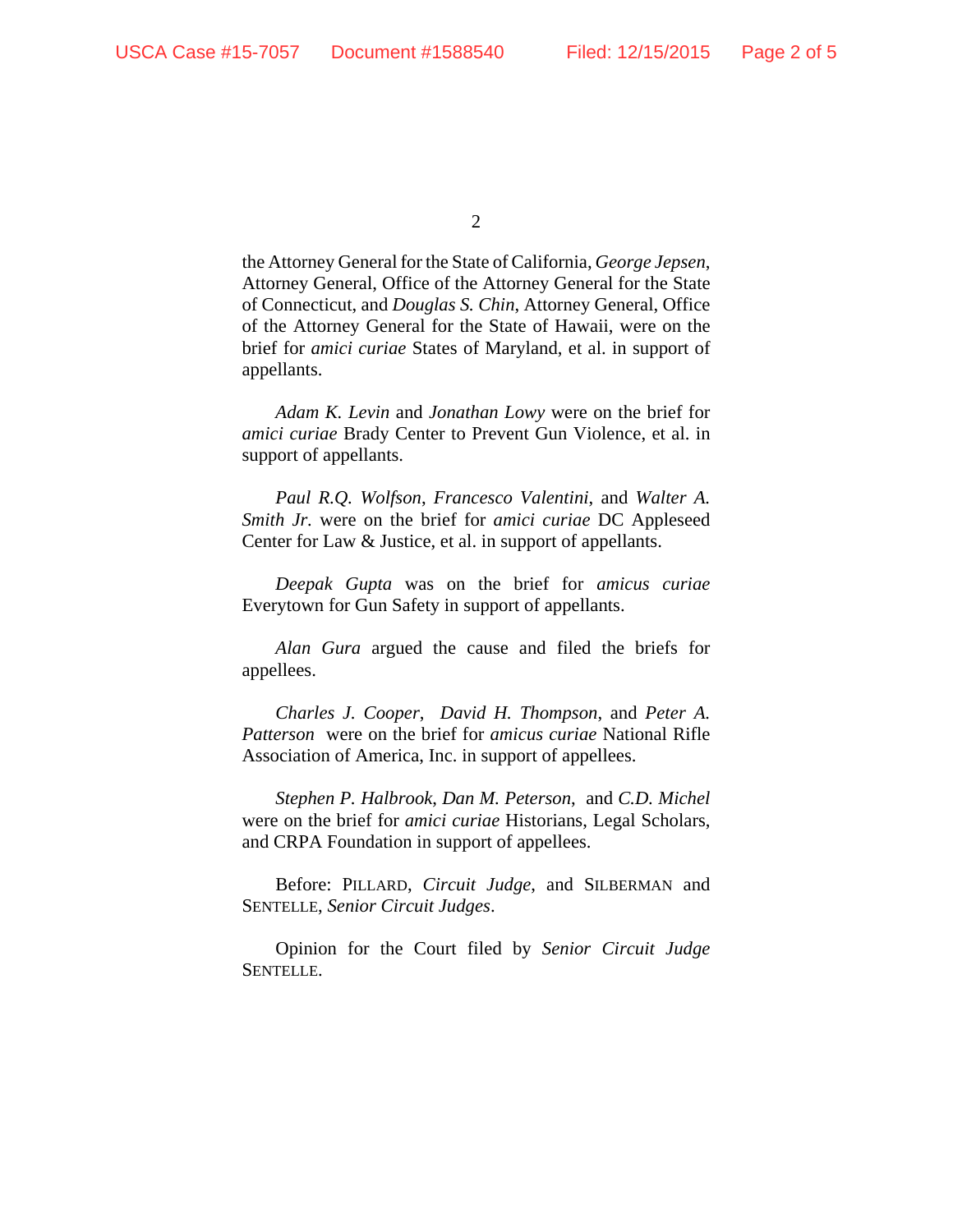SENTELLE, *Senior Circuit Judge*: Appellants District of Columbia and the District's Police Chief appeal from the grant of a preliminary injunction restraining enforcement of a "good reason" standard in the D.C. Code provision governing the issuance of licenses for the carrying of concealed weapons. D.C. Law 20-279, § 3(b).

Although the parties fully briefed the case on the merits, we will not reach the substantive issues raised in their original submissions, as we must dispose of the matter on jurisdictional grounds. The controlling fact in this case is the identity of the judge who decided it in the district court – The Honorable Senior United States District Judge Frederick J. Scullin, Jr., of the Northern District of New York. The difficulty in this case is evident from the office of the deciding judge. Judge Scullin is a Judge of the Northern District of New York, not of the United States District Court for the District of Columbia. Under the Constitution and the statutes, the President, with the advice and consent of the Senate, appoints a judge to the district court of a particular district, where he exercises the jurisdiction of the court.

It is possible for a district judge, including a senior judge, to lawfully adjudicate matters in another district. However, in order for a judge to exercise this judicial authority in a district located outside the circuit of his home district, the judge must be "designated and assigned by the Chief Justice." 28 U.S.C. § 294(c)-(d). *See also* 28 U.S.C. § 294(e) ("No retired [*i.e.*, senior] . . . judge shall perform judicial duties except when designated and assigned.").

Before the visiting judge may be designated and assigned by the Chief Justice, the chief judge of the receiving district must "present[] . . . a certificate of necessity." 28 U.S.C. § 294(d). Then, and only then, may the Chief Justice of the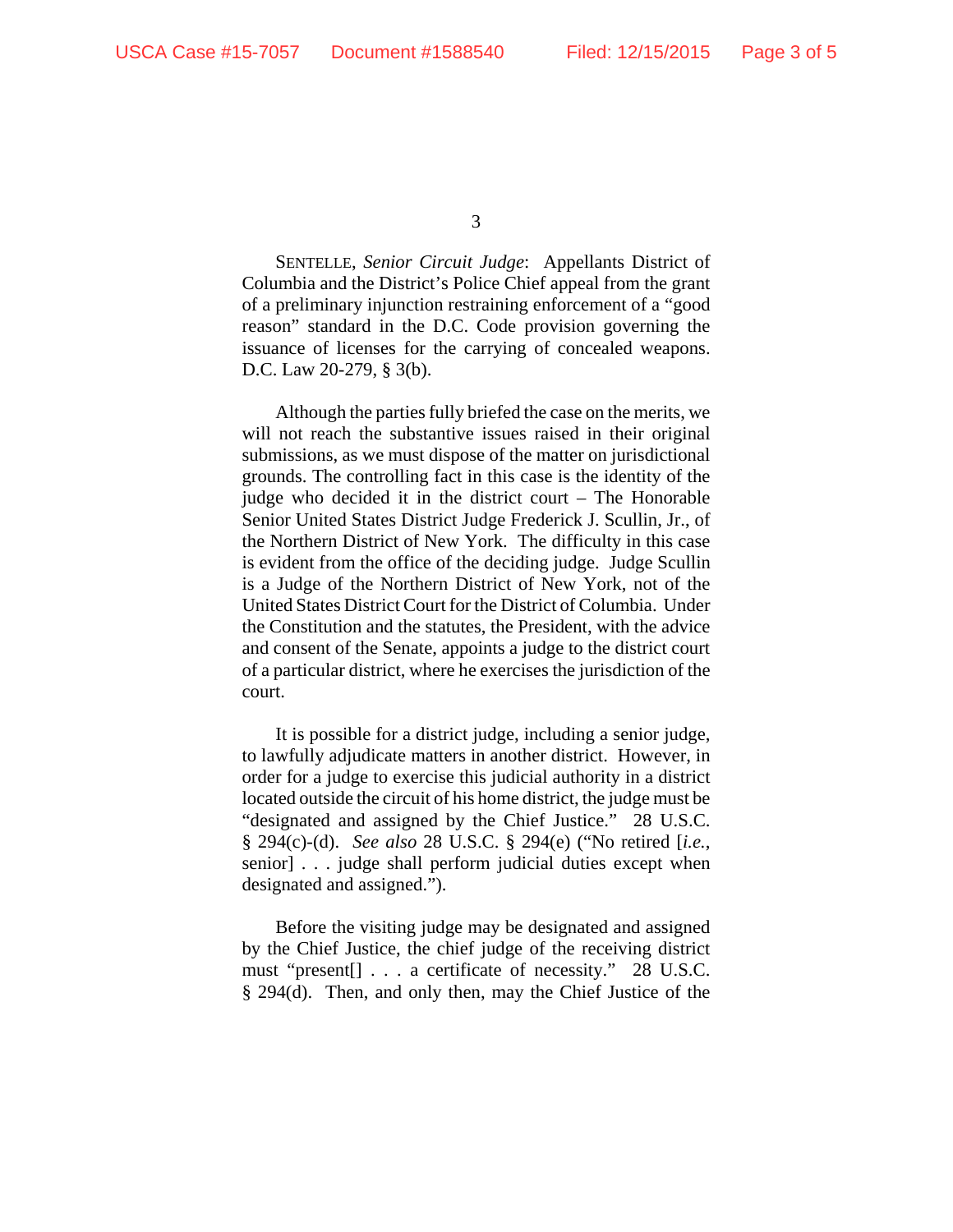United States "designate[] and assign[]" the judge duties in the receiving district. *Id.* Although Judge Scullin had served under a properly issued designation, the difficulty in the present case is that designation was limited to specific and enumerated cases. The present litigation is not one of those cases.

The error in this case is quite understandable. The calendar committee of the district court assigned the matter to Judge Scullin because it deemed the case to be related to another case over which Judge Scullin presided.The difficulty is, while the earlier case was within the Chief Justice's designation, the present one is not.

Although we are satisfied the statutes clearly determine on their face that Judge Scullin had no authority to decide this matter, there is also clear precedent compelling that result. In *Frad v. Kelly*, 302 U.S. 312 (1937), a district judge sat as a visiting judge under a designation for a specified period of time. After the expiration of that time, he issued an order in a case which he had previously heard in the visited district. *Id.* at 313. The Supreme Court concluded that the order was "null" because the judge by that time had no authority in the district in which he issued the order. *Id.* at 316.

The Court explained that while a visiting judge could "perform the functions which are incidental and supplementary to the duties performed by him while present and acting in the designated district," neither the statute nor the designation empowered him to act beyond the temporal limitations under which he was designated. *Id.* at 316-17. In explaining its holding, the Court noted that the statutory limitations on the authority of visiting judges are jurisdictional. *See id.* at 319.

We conclude that *Frad* controls this case. Like the designated judge in *Frad*, Judge Scullin had a limited